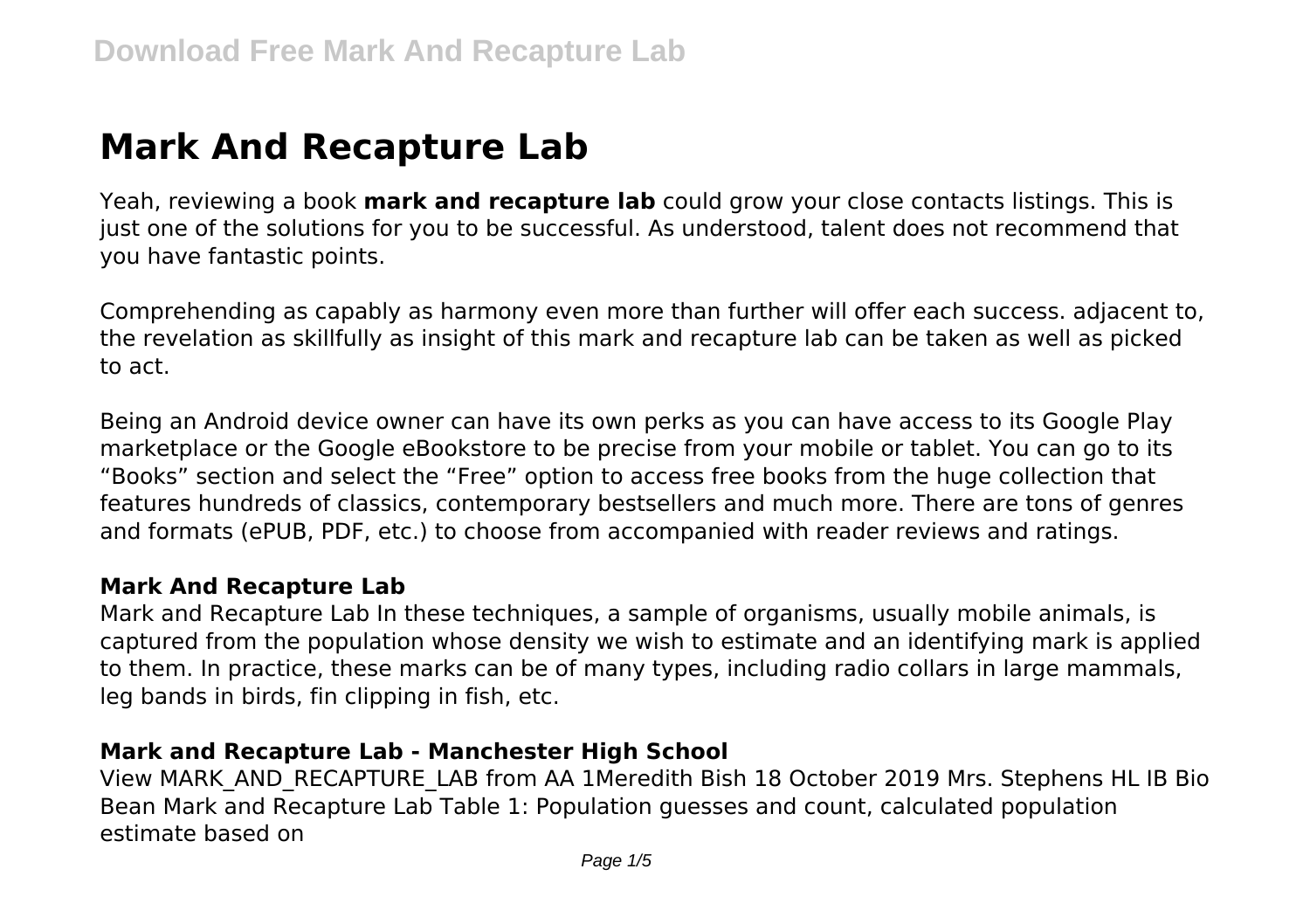## **MARK\_AND\_RECAPTURE\_LAB - Meredith Bish 18 October 2019 Mrs ...**

Mark-Recapture- Nancy Wright 2012 CIBT Alumni Workshop Ecology High School Inquiry/Scientific Method. This lab presents a popular method often used to estimate the population size of a single species of highly mobile animals, such as insects or vertebrates.

## **Mark-Recapture- Nancy Wright - Cornell Institute for ...**

During this section of the lab, you and your partners will use the mark-recapture method to estimate a population. Whereas a fisheries biologist might use this method to estimate the population of largemouth bass in a pond, you will be using the method to estimate the number of beans in a beaker. A . simple formula

# **Mark-Recapture Population Estimate**

Mark and Recapture Lab Report I. Purpose: The objective of this lab is to determine the population of the native and alien species (of fish) and which one is more successful in the community. The technique used in order to calculate the population of these two species is the mark and recapture method. This is a method used mainly to count the populations for active organisms in a community.

# **Mark and Recapture Lab Report - Mark and Recapture Lab ...**

Model 3 – Mark/Recapture The number of individuals in a population, or population size, is perhaps the most important thing to know about a population.This model is an in-depth exploration of the mark-recapture method of estimating population size by simulation of a meadow vole population.

# **Population Ecology - Virtual Biology Lab**

The Mark and Recapture Technique By far the most popular way to measure the size of a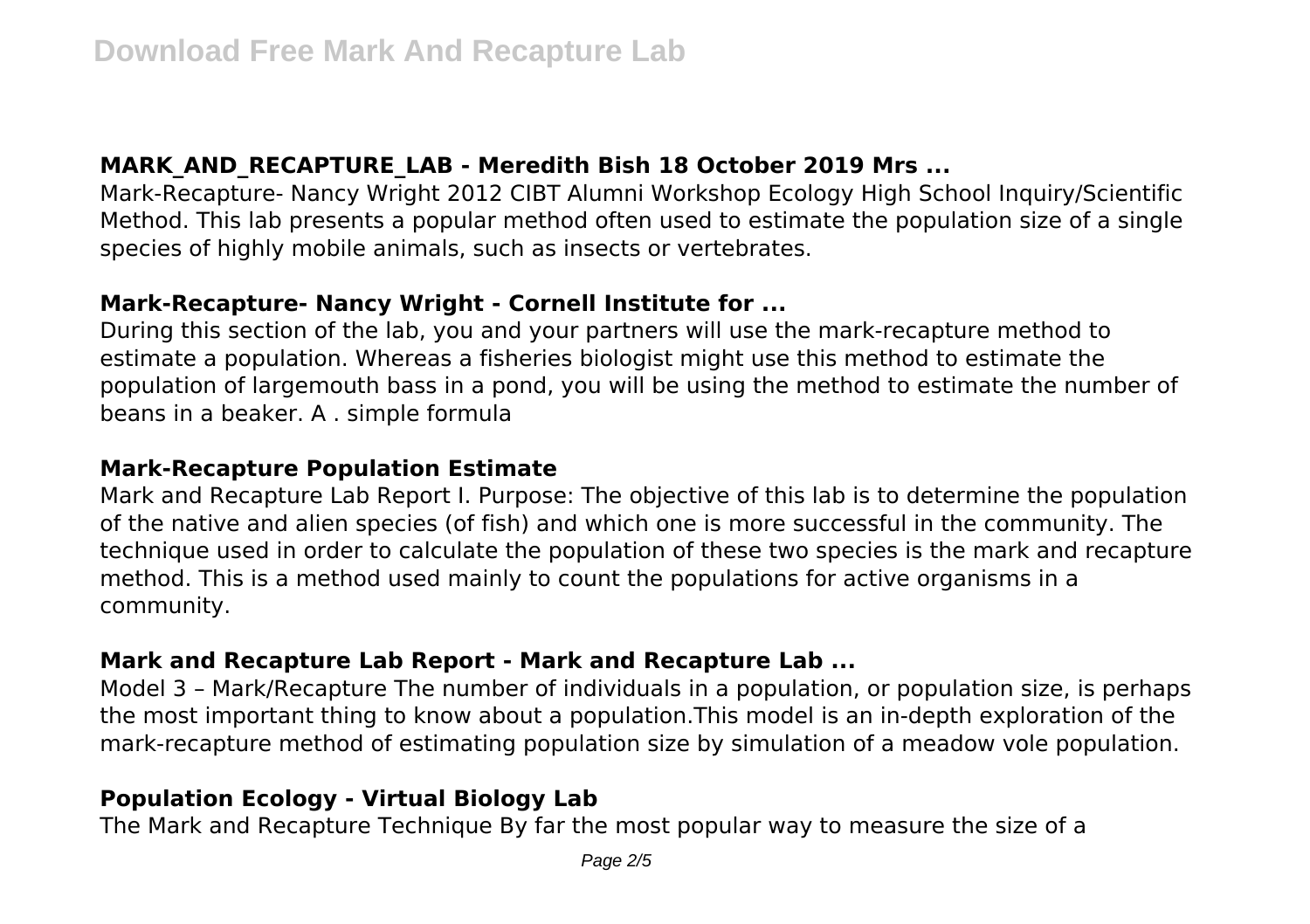population is called the Mark and Recapture Technique. This technique is commonly used by fish and wildlife managers to estimate population sizes before fishing or hunting seasons. The mark and recapture method involves marking a number of individuals in a

## **A Method of Population Estimation: Mark & Recapture**

Mark and recapture is a method commonly used in ecology to estimate an animal population's size where it is impractical to count every individual. A portion of the population is captured, marked, and released. Later, another portion will be captured and the number of marked individuals within the sample is counted.

#### **Mark and recapture - Wikipedia**

Population Ecology Lab - Determining the Number of Goldfish in a Pond ... Another technique must be used with populations such as the fish in a lake. This technique is called the "mark & recapture" method. ...

#### **Mark & Recapture Lab - Mr. Stewart's AP Bio**

Biology 6C 67 Exercise 3B Estimating Population Size: Mark-Recapture Parts of this lab adapted from General Ecology Labs, Dr. Chris Brown, Tennessee Technological University and Ecology on Campus, Dr. Robert Kingsolver, Bellarmine University. Introduction One of the goals of population ecologists is to explain patterns of species distribution and

## **Estimating Population Size: Mark-Recapture**

Mark-Recapture. The Mark-Recapture technique is used to estimate the size of a population where it is impractical to count every individual. The basic idea is that you capture a small number of individuals, put a harmless mark on them, and release them back into the population. At a later date, you catch another small group, and record how many ...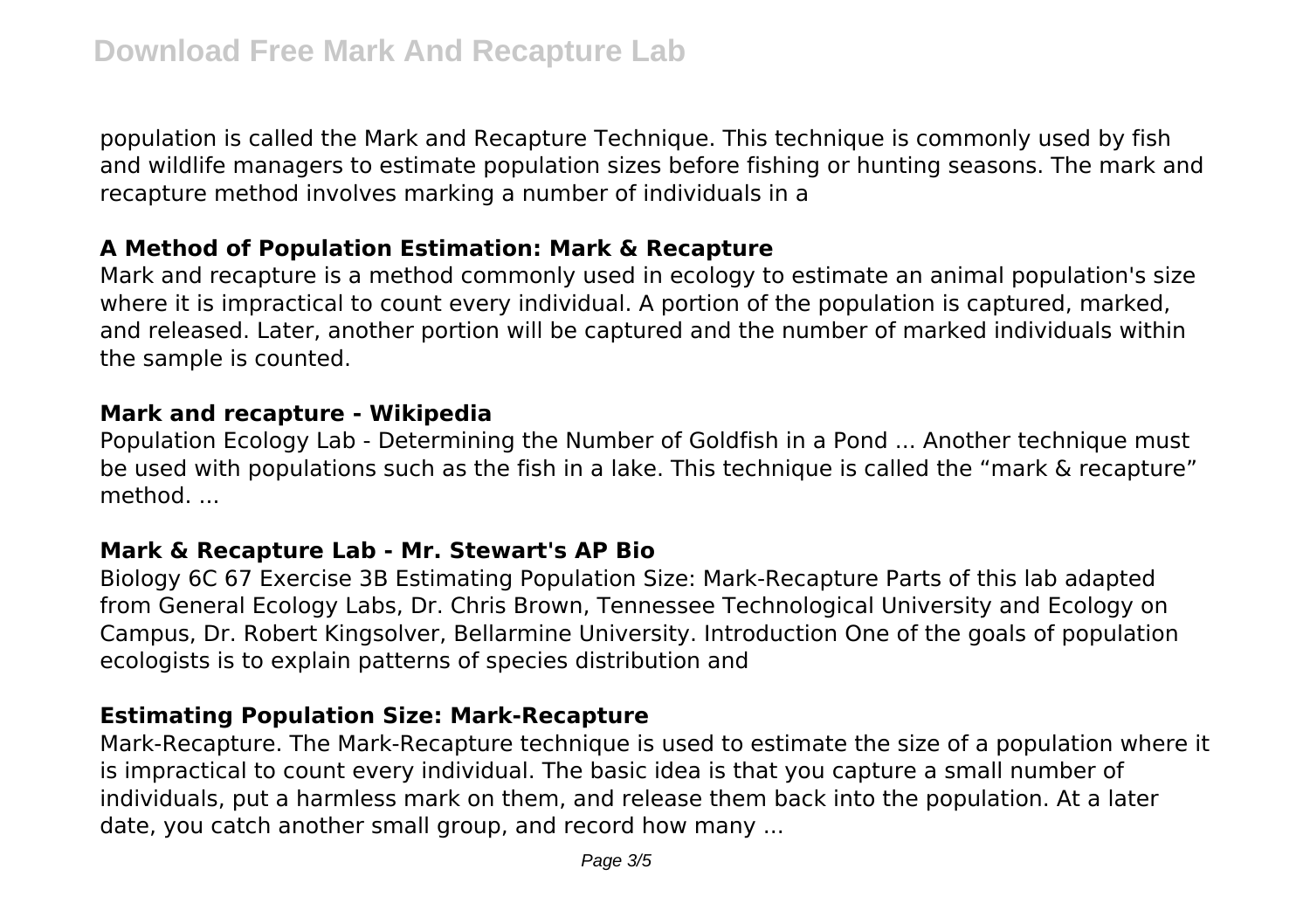## **Mark-Recapture - Northern Arizona University**

Capture-recapture and removal methods for sampling closed populations. Los Alamos Nat. Lab., Los Alamos, New Mexico. 235pp. Note: there is a copy of this manual on reserve at the UI library. Revised: August 25, 2011

#### **Lab 4: Capture-recapture**

Mark and Recapture: The data gathering takes about 10 minutes. With discussion, this lab can be easily completed in 40 minutes ... The lab write up is mine based on the conceptual idea from the CIBT web site Core Standard Standard 4 - Students will understand and apply scientific concepts, principles, and theories pertaining to the physical ...

## **MARK AND RECAPTURE CANDY - cpb-us-e1.wpmucdn.com**

In this lab exercise, you will simulate one such population estimation method called the markrecapture technique that is often used by wildlife biologists and ecologists in the field. Scientists employ many variations of the mark-recapture technique. You will carryout both a simple markrecapture and a repeated mark-recapture. In Part I, you ...

# **Simulation of a Population Study : Mark-Recapture Technique**

In this lab, students will be simulating the mark and recapture method to estimate the size of a population of wild animals. In actual field work, scientists would set traps or otherwise catch a certain number of animals (in our simulation it will be 20) and mark them, usually with paint, a collar, a leg band, etc (we will mark our "animals" with a permanent marker).

# **Ninth grade Lesson Mark and Recapture: Population Sampling**

EDITABLEPopulation BiologyMark and Recapture Lab and Claim, Evidence, Reasoning, Rebuttal for